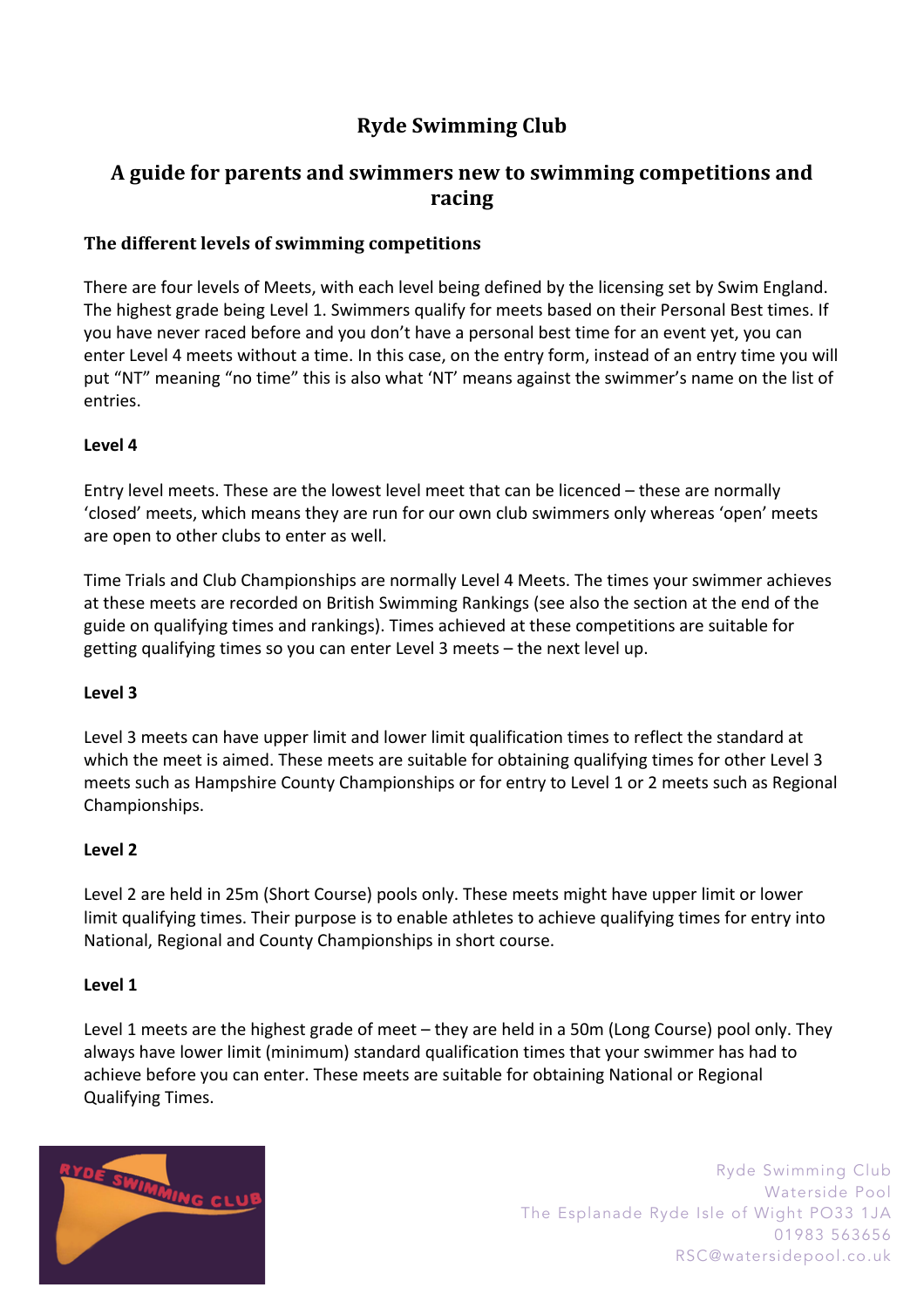See also www.swimming.org/sport/licensed-meets/ for more information.

## **What is Long Course (LC) / Short Course (SC)?**

Long course means the meet is swum in a 50m pool; short course is a 25m pool.

Swimming a race in a 25m pool is quite different to a 50m pool! As there are more turns in a 25m pool – so more pushing off - typically swimmers swim faster in a short course event (if they are good at turns!). As such the Swim England publish conversion factors which allow you to convert a time achieved in a Long Course event to an equivalent Short Course time and vice versa, an online convertor can be found here www.pullbuoy.co.uk/times

## **Qualifying Times**

Most competitions, except for Level 4 meets have qualifying times that you need to achieve before you can enter.

*Lower Limit* times means you have to be at least as fast as the time published to enter the race. Eg 50m Freestyle 35.2 seconds – your swimmer has to be faster than this to get in.

*Upper Limit* times means you cannot be faster than this time to enter the event. Eg 50m Freestyle 35.2 seconds – your swimmer has to be slower than this to get in.

Most competitions are quite strict on the qualifying times and you have to be accurate to the hundredth of a second on your entry form. Do not falsify times on entry forms – there are electronic systems in place to check them so you will get found out and you could lose your entry fees.

NOTE - just because you meet the qualifying times does not automatically mean your swimmer will be accepted for a meet. There may be other faster children and if the meet is full they can reject (sometimes called 'scratch') entries based on their conditions of entry and their published process to do this. ALWAYS check the Accepted Entry file published after the closure date for entries to check your swimmer has been accepted for their races. 'SCR' next to their time means that they have been rejected for that event!

#### **Individual Best times / Personal Best Times**

When your swimmer is a member of Swim England all races they compete in at licenced events are recorded on a British Rankings database.

You can find out their personal best times for all the races they have entered in by entering their Swim England membership number or if you don't know it enter their surname and find them from the list of swimmers here. It will give you their Swim England number and you should keep a note of it for future reference as you will need it for entry forms.

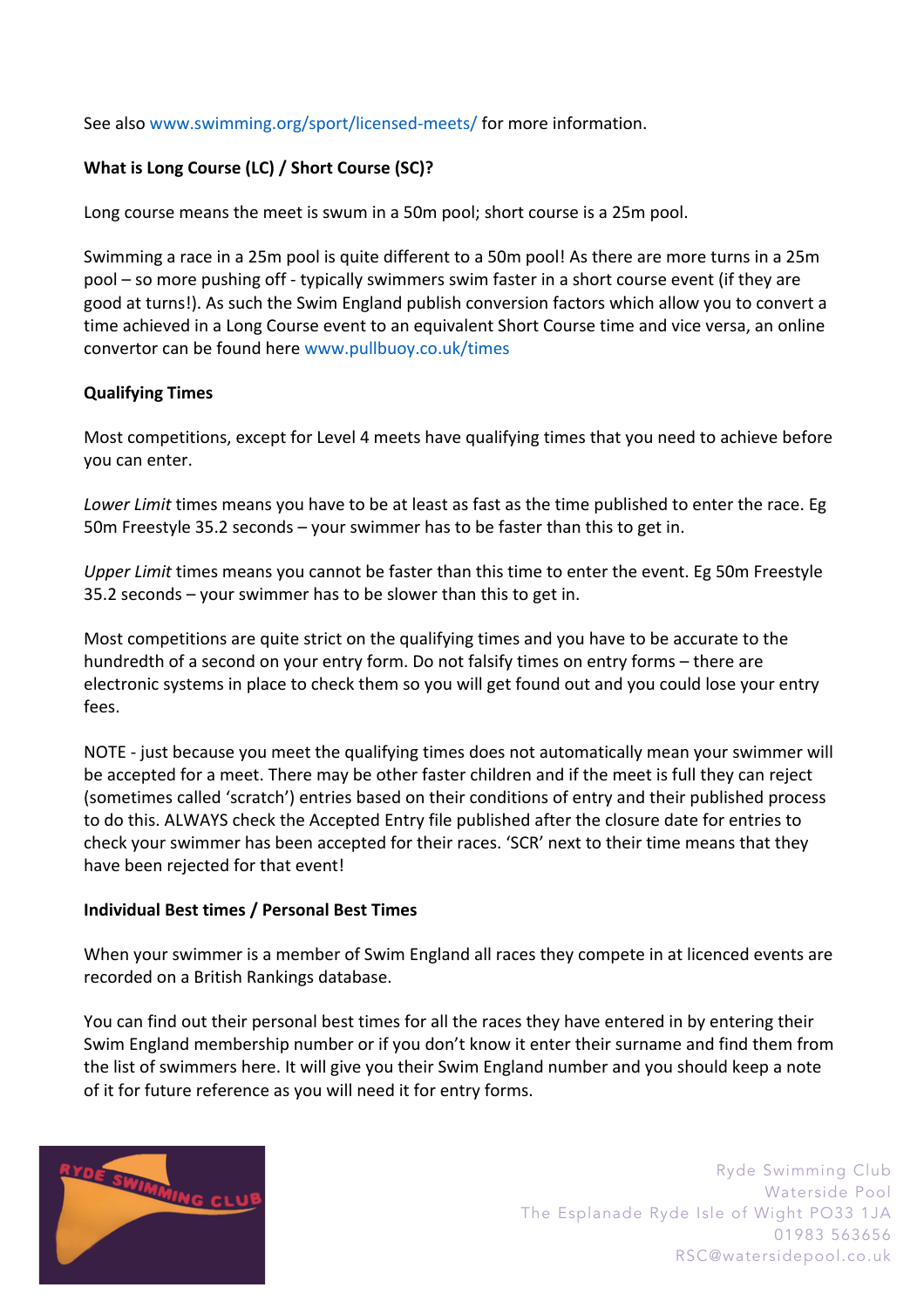#### https://www.swimmingresults.org/individualbest/

You will see the list of events they have swam and their best time shows on the front page like Figure 1 below. There will be both Long Course and Short Course Times. If you click on their best time in blue you will get a performance graph as shown in Figure 2 which shows all the times they have competed that event and their improvement over time in graph format.

| <b>HOME</b><br><b>RANKINGS</b> | <b>RESULTS</b>                                                                                          | <b>RECORDS</b>  | <b>PARA-SWIMMING</b> | <b>MASTERS</b><br><b>MEMBERS</b><br><b>BIOGS</b> | <b>ENTRY TOOLS</b><br><b>DOWNLOADS</b><br><b>LICENSED MEETS</b> |          |                |  |
|--------------------------------|---------------------------------------------------------------------------------------------------------|-----------------|----------------------|--------------------------------------------------|-----------------------------------------------------------------|----------|----------------|--|
| <b>RANKINGS</b>                |                                                                                                         |                 |                      |                                                  |                                                                 |          |                |  |
|                                | <b>Individual Best Times (All Time)</b>                                                                 |                 |                      |                                                  |                                                                 |          |                |  |
|                                | Jacob Jenner - (1280579) - Ryde Swimming Club<br><b>Search Again</b> 4<br><b>Back</b><br>$\blacksquare$ |                 |                      |                                                  |                                                                 |          |                |  |
| <b>Long Course</b>             |                                                                                                         |                 |                      |                                                  |                                                                 |          |                |  |
| <b>Stroke</b>                  | Time                                                                                                    | <b>FINA Pts</b> | <b>Swim Date</b>     | Meet                                             | Venue                                                           | License  | Level          |  |
| <b>50 Freestyle</b>            | 27.21                                                                                                   | 453             | 02/03/19             | Rushmoor Royals Regional Qualifier Open Meet     | Aldershot Garrison                                              | SE190468 | 3              |  |
| 100 Freestyle                  | 1:04.53                                                                                                 | 384             | 07/05/17             | Portsmouth Northsea LC Sprint Meet               | Portsmouth                                                      | SE170211 | 3              |  |
| <b>50 Breaststroke</b>         | 41.44                                                                                                   | 245             | 07/05/17             | Portsmouth Northsea LC Sprint Meet               | Portsmouth                                                      | SE170211 | 3              |  |
| <b>50 Butterfly</b>            | 33.49                                                                                                   | 294             | 07/05/17             | Portsmouth Northsea LC Sprint Meet               | Portsmouth                                                      | SE170211 | 3              |  |
| <b>50 Backstroke</b>           | 31.14                                                                                                   | 457             | 02/03/19             | Rushmoor Royals Regional Qualifier Open Meet     | Aldershot Garrison                                              | SE190468 | 3              |  |
| <b>100 Backstroke</b>          | 1:08.19                                                                                                 | 439             | 02/03/19             | Rushmoor Royals Regional Qualifier Open Meet     | Aldershot Garrison                                              | SE190468 | 3              |  |
| 200 Backstroke                 | 2:34.08                                                                                                 | 383             | 03/03/19             | Rushmoor Royals Regional Qualifier Open Meet     | Aldershot Garrison                                              | SE190468 | 3              |  |
| <b>Short Course</b>            |                                                                                                         |                 |                      |                                                  |                                                                 |          |                |  |
| Stroke                         | Time                                                                                                    | <b>FINA Pts</b> | <b>Swim Date</b>     | Meet                                             | Venue                                                           | License  | Level          |  |
| <b>50 Freestyle</b>            | 26.27                                                                                                   | 458             | 10/02/19             | Hampshire County ASA Championships 2019          | Portsmouth                                                      | SE190344 | $\overline{2}$ |  |
| 100 Freestyle                  | 58.93                                                                                                   | 443             | 09/02/19             | Hampshire County ASA Championships 2019          | Portsmouth                                                      | SE190344 | $\sqrt{2}$     |  |
| 200 Freestyle                  | 2:18.44                                                                                                 | 369             | 15/07/18             | Seaclose Isle of Wight Champs 2018               | Isle of Wight                                                   | SE181911 | 4              |  |
| <b>800 Freestyle</b>           | 10:40.08                                                                                                | 332             | 12/11/17             | Ryde Swimming Club Championships                 | Isle of Wight                                                   | SE172558 | 4              |  |
| 1500 Freestyle                 | 22:14.26                                                                                                | 256             | 29/11/15             | IOW Long Distance Championships                  | Newport                                                         | SE152314 | 4              |  |
| <b>50 Breaststroke</b>         | 36.88                                                                                                   | 320             | 03/11/18             | Ryde Swimming Club Championships                 | Isle of Wight                                                   | SE182725 | 4              |  |
| 100 Breaststroke               | 1:24.00                                                                                                 | 290             | 04/11/18             | Ryde Swimming Club Championships                 | Isle of Wight                                                   | SE182725 | 4              |  |
| <b>50 Butterfly</b>            | 29.94                                                                                                   | 386             | 09/02/19             | Hampshire County ASA Championships 2019          | Portsmouth                                                      | SE190344 | $\sqrt{2}$     |  |
| <b>100 Butterfly</b>           | 1:20.30                                                                                                 | 214             | 15/07/18             | Seaclose Isle of Wight Champs 2018               | Isle of Wight                                                   | SE181911 | 4              |  |
| <b>50 Backstroke</b>           | 29.96                                                                                                   | 407             | 10/02/19             | Hampshire County ASA Championships 2019          | Portsmouth                                                      | SE190344 | $\overline{2}$ |  |
| <b>100 Backstroke</b>          | 1:05.69                                                                                                 | 412             | 04/11/18             | Ryde Swimming Club Championships                 | Isle of Wight                                                   | SE182725 | 4              |  |
| <b>200 Backstroke</b>          | 2:36.03                                                                                                 | 310             | 07/11/17             | Ryde Swimming Club Championships                 | Isle of Wight                                                   | SE172556 | 4              |  |
| <b>200 Individual Medley</b>   | 2:38.56                                                                                                 | 330             | 22/04/17             | Isle of Wight Champs 2017                        | Isle of Wight                                                   | SE171290 | 4              |  |

#### Figure 1 – Individual Best Times

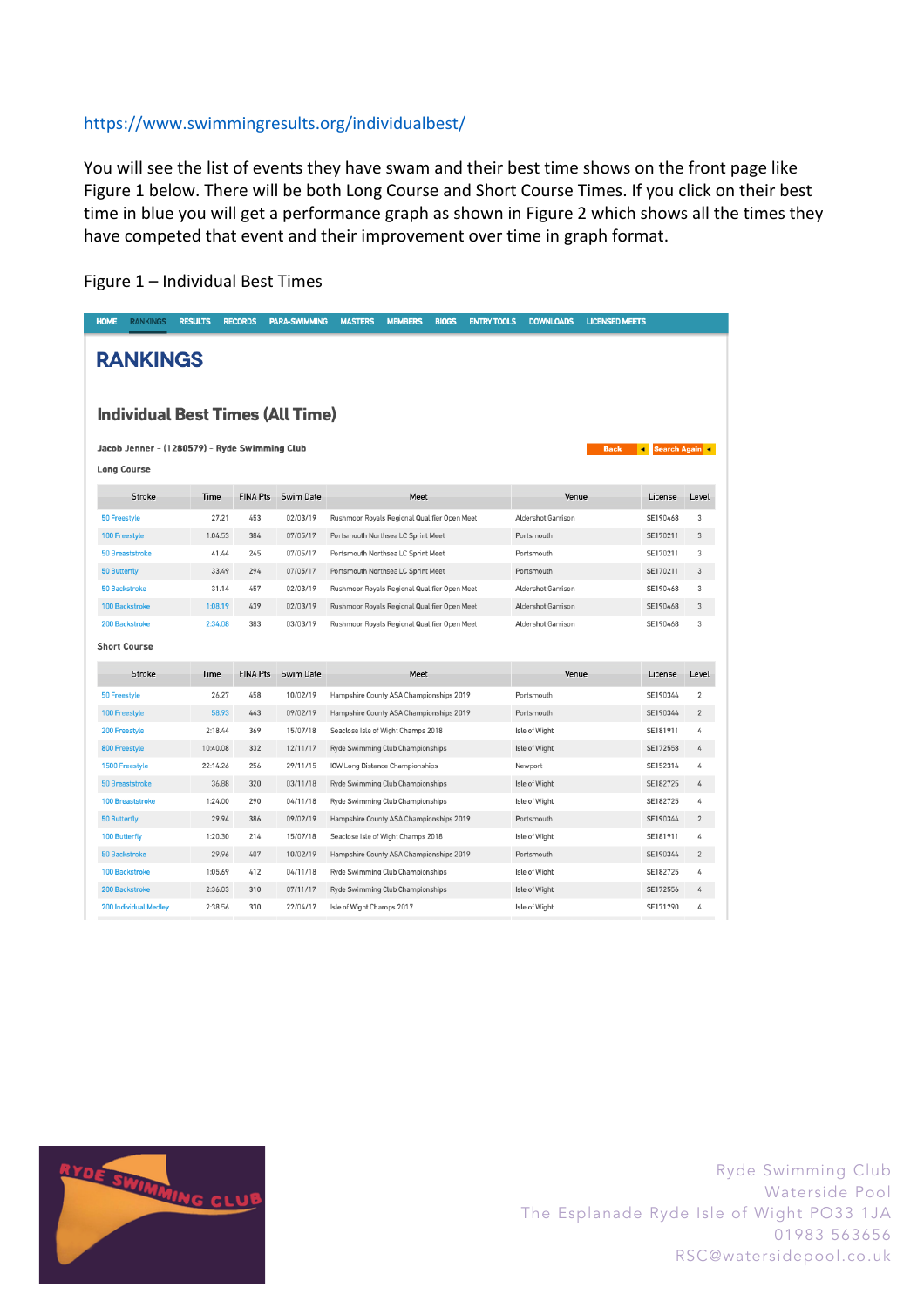## **Individual Best Times (All Time)**

Jacob Jenner - (1280579) - Ryde Swimming Club - 50 Freestyle - Long Course



Swims in Time Order

|              | Time  | <b>FINA Pts</b> | Round    | Swim Date                               | Meet                                         | Venue              | Club Swam Under | Level |
|--------------|-------|-----------------|----------|-----------------------------------------|----------------------------------------------|--------------------|-----------------|-------|
|              | 27.21 | 453             | н        | 02/03/19                                | Rushmoor Royals Regional Qualifier Open Meet | Aldershot Garrison | lo Wight        |       |
|              | 29.06 | 372             | н        | 16/04/17                                | <b>PNSC Easter Meet</b>                      | Portsmouth         | Ryde SC         |       |
|              | 29.34 | 361             | п        | 07/05/17                                | Portsmouth Northsea LC Sprint Meet           | Portsmouth         | Ryde SC         |       |
| 285<br>31.75 |       | Е               | 08/05/16 | Portsmouth Northsea LC Sprint Meet 2016 | Portsmouth                                   | Ryde SC            |                 |       |

#### **Rankings**

Figure 2 – Performance Graph

If you wish you can see where your swimmer ranks against other swimmers around the Country by looking at the British Rankings. The database gives lots of different search options – you can compare swimming results from all time or just for swimmers that have competed in the same age group over the past 12 months. You can also view rankings per club, per County or Region.

See figure 3 below. You can find the rankings database here https://www.swimmingresults.org/12months/



Ryde Swimming Club Waterside Pool The Esplanade Ryde Isle of Wight PO33 1JA 01983 563656 RSC@watersidepool.co.uk

Search Again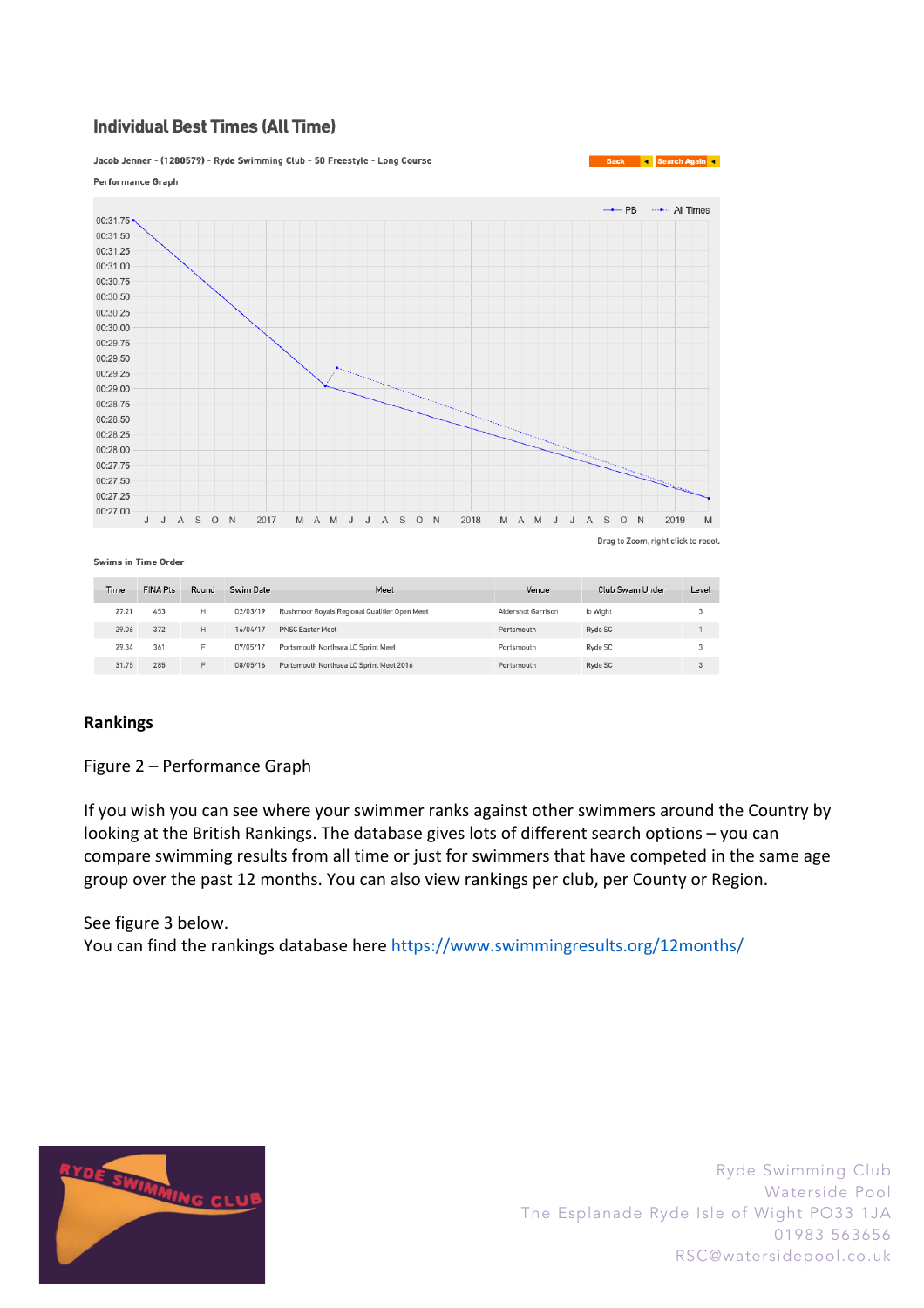| swimmingresults.org                                                                                                                                                    | British Swimming Swim England Swim Wales Scottish Swimming Contact                                                  |  |  |  |  |
|------------------------------------------------------------------------------------------------------------------------------------------------------------------------|---------------------------------------------------------------------------------------------------------------------|--|--|--|--|
| <b>RANKINGS</b><br><b>PARA-SWIMMING</b><br><b>HOME</b><br><b>RESULTS</b><br><b>RECORDS</b>                                                                             | <b>DOWNLOADS</b><br><b>MASTERS</b><br><b>MEMBERS</b><br><b>BIOGS</b><br><b>ENTRY TOOLS</b><br><b>LICENSED MEETS</b> |  |  |  |  |
| <b>RANKINGS</b>                                                                                                                                                        |                                                                                                                     |  |  |  |  |
| <b>Event Rankings (Last 12 Months)</b>                                                                                                                                 |                                                                                                                     |  |  |  |  |
| Event Rankings for the Last 12 Months shows the ranked position of swims swum in the last 12 months.                                                                   |                                                                                                                     |  |  |  |  |
| For Individual Rankings and Individual Personal Best for the Last 12 Months use Individual Rankings and Individual Best Times and select Last 12 Months as the period. |                                                                                                                     |  |  |  |  |
| Please note the Age At field is only available when you select an Age Group other than Open.                                                                           |                                                                                                                     |  |  |  |  |
|                                                                                                                                                                        | Course<br>Long $\vee$                                                                                               |  |  |  |  |
|                                                                                                                                                                        | 50m Freestyle<br>Stroke<br>$\checkmark$                                                                             |  |  |  |  |
|                                                                                                                                                                        | Please Choose $\vee$<br>Gender                                                                                      |  |  |  |  |
| Age Group                                                                                                                                                              | Open $\vee$                                                                                                         |  |  |  |  |
|                                                                                                                                                                        | Age At<br>31/12/2018                                                                                                |  |  |  |  |
| <b>Starting Position</b>                                                                                                                                               | 1                                                                                                                   |  |  |  |  |
| Records To View                                                                                                                                                        | 25                                                                                                                  |  |  |  |  |
| Nationality <sup>(0)</sup>                                                                                                                                             | <b>British</b><br>$\checkmark$                                                                                      |  |  |  |  |
| Region                                                                                                                                                                 | Please Choose                                                                                                       |  |  |  |  |
| County $\bigcirc$                                                                                                                                                      | Please Choose<br>$\sim$                                                                                             |  |  |  |  |
| $Q_{\text{tub}}$                                                                                                                                                       | Please Choose                                                                                                       |  |  |  |  |
|                                                                                                                                                                        | <b>Go Looking</b>                                                                                                   |  |  |  |  |

Figure 3 – British Rankings Search Page

## **Which swim meets shall I enter?**

When we publish the meet information we will advise which squads the meet is targeted for to help you know if the meet is suitable for your swimmer's squad.

Your coach should be able to advise you on which events (races) your swimmer should enter at the meet to align with their ability – the next section is to give you some general guidelines only:

#### **Which races (events) shall I enter at the meet?**

As a very general rule - young swimmers should aim to try 25m races first at their very first swim meets (time trials) and then progress on to the 50m, 100m, 200m events etc when they are ready.

Young swimmers should try every stroke! Do not pigeon hole your child too quickly! As your swimmer grows you may find their best event changes. Over time, let them try everything, all the strokes and all the distances. They should not be focusing too much on one stroke in particular until they are a very established competitive swimmer.

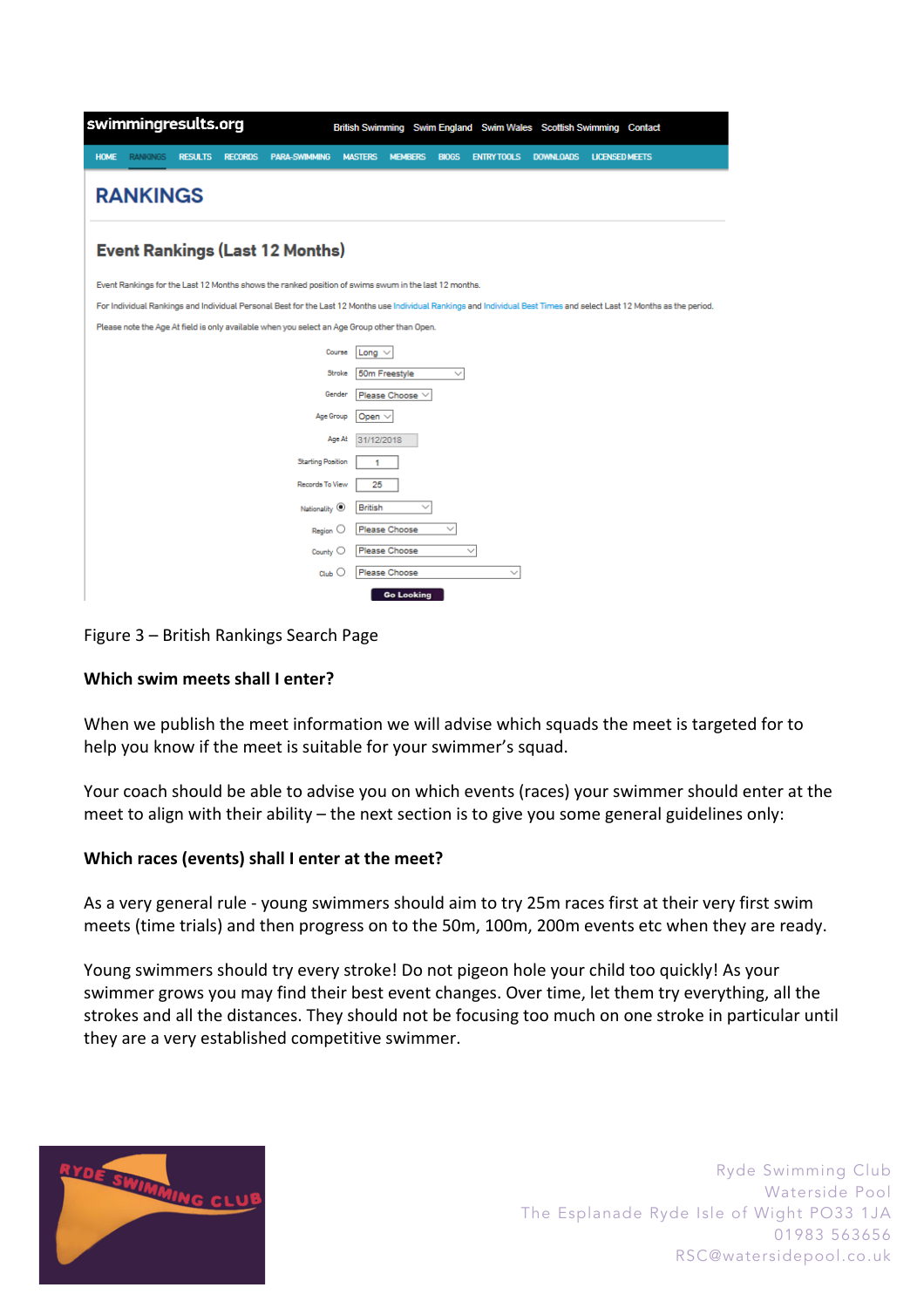When choosing events at a meet for your swimmer to race in, first always take a look at the programme of events. The meet itself will be split into a number of sessions (normally 2 or 3 sessions per day) with each session comprising specific events. Check which events make sense to race in one day based on the Programme of Events.

You then need to ask yourself some questions;

- if you enter your swimmer for every race in every session do you both really want to be at the pool from 7am to 7pm and/or the whole weekend?
- are there some sessions/events which for whatever reason they aren't ready for or don't need to swim this time?
- is there a combination of events which might compromise their performance in a single session for a specific event?
- is your swimmer up to swimming all the events chosen it in terms of fitness and stamina? Is there enough rest time between their races?

If you need any advice you should discuss it with your Coach before submitting the entry.

## **Relays**

Swimming is often thought of as an individual sport. However, the further you develop in swimming you will learn that there is a lot of team spirit as swimming clubs. At some meets your swimmer may be picked to swim for your team in the relays. It is a privilege to be picked and the club does expect you to swim if you are lucky enough to be chosen. Swimmers should always be prepared to swim for their team!

#### **Promoters Conditions**

You MUST always read the conditions of entry to each meet. There are some rules and regulations for every meet and it is better to read through these to fully understand the terms and conditions beforehand.

#### **Age up date**

Your swimmers calculated age on the day of a meet can be either:

- Age on day this the age your swimmer will be on the last day of the meet itself.
- Age at 31<sup>st</sup> December this is the age your swimmer will be by the last day of the year, so they could be shown on the programme as the year older than they actually are (eg it shows they are age 12 when they are still 11)

You need to pay special attention to this as it could change who they are swimming against in any competition.

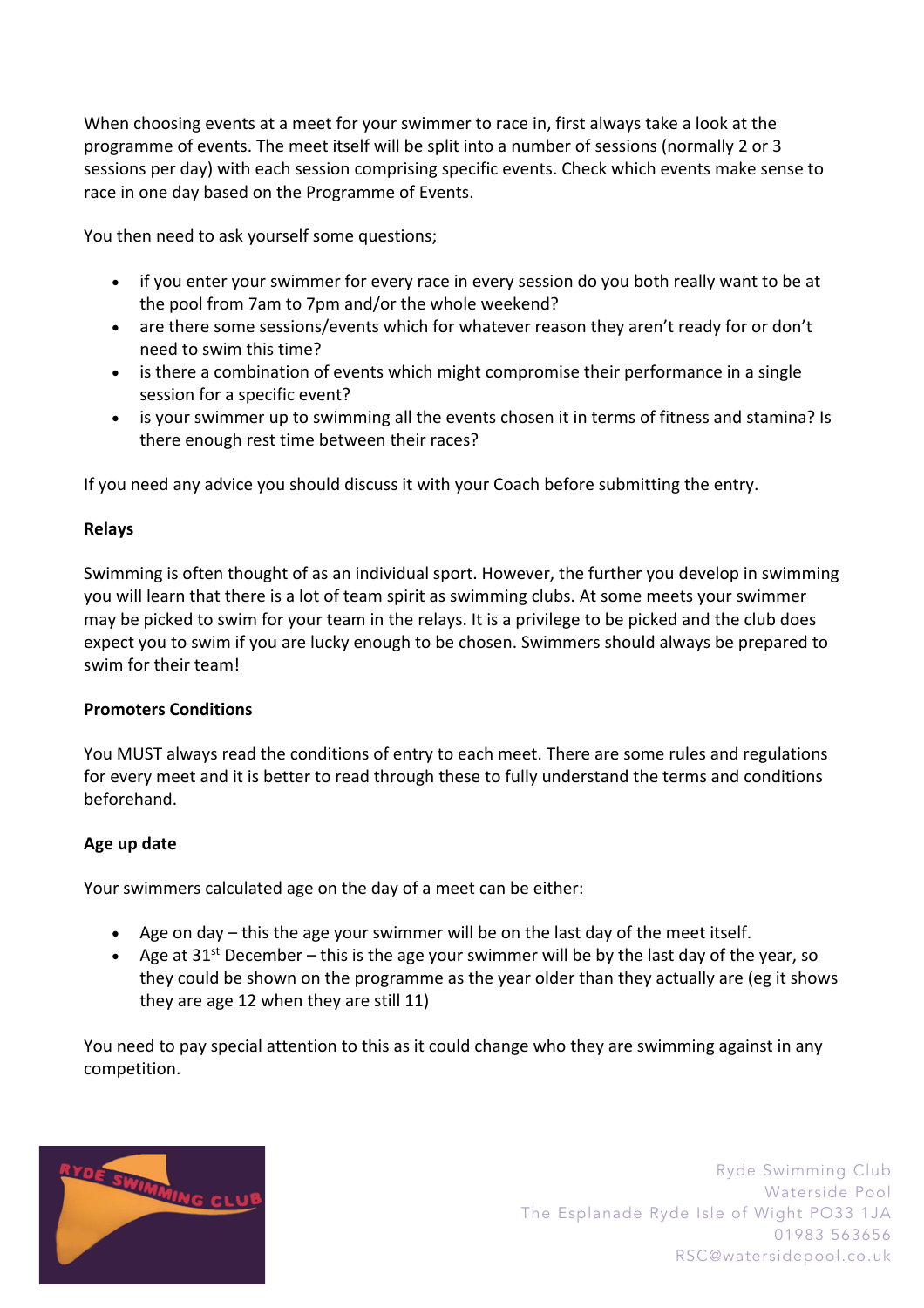You should also note the age groups for medals and awards to set expectations for your swimmer. Specific events at the meet will be run for specific age groupings and gender and each event will have qualifying times specific to that age/gender.

Some meets will use single banded age groups e.g. awards are given to swimmers age 10, 11, 12, 13, 14 years old.

Other meets may have double banded ages (e.g. 9/10, 11/12, 13/14 years old – in these cases it will be harder for them to achieve a medal if they are only age 9 and there are 10 year olds in their category – so make sure they understand this beforehand so they are not disappointed.

## **Filling in Entry Forms**

- 1. All entry forms MUST be handed into reception (Waterside Pool) by the closing date which is published. We always get parents who are late with their entries! But remember as you get to higher grade meets the entry closing dates get very strict and then your swimmer will miss out if you are late. Try and get in a good habit of looking what meets your swimmer is targeting for the season – the swimming calendar is published annually – and put it on your own calendar to remind yourself when entries are due.
- 2. The correct entry fee must be paid with entry form entries will be rejected without the correct fees. There may be an additional admin fee which goes towards the fees the club has to pay to enter the races, purchase passes for the coaches so they are allowed poolside at meets and also for their time and travel costs. Please keep your receipt from reception, in case there are any discrepancies.
- 3. Entry forms MUST be completed correctly with all the information requested, including your swimmers date of birth and Swim England membership number and their personal best times for each event you wish to enter.
- 4. Do not enter a swimmer for a meet if they have not gained the qualifying time for or alternatively do not enter them if they are too fast (upper limit meets), you may lose your money.

#### **Accepted Entries**

It is *your* responsibility to ensure correct times are entered on the entry form and then to check the Accepted Entry file for the competition as soon it is published. You need to make sure your swimmer firstly has been entered and secondly their details and times are correct. Nearly all swim meets are run by volunteers and they have lots of organising to do – therefore checking they have input the entry properly is your job! If you find mistakes you must notify us straight away. It will probably be too late telling us on the day of the race to make the changes! We often get angry emails demanding to know why we have made a mistake – please remember the volunteers are

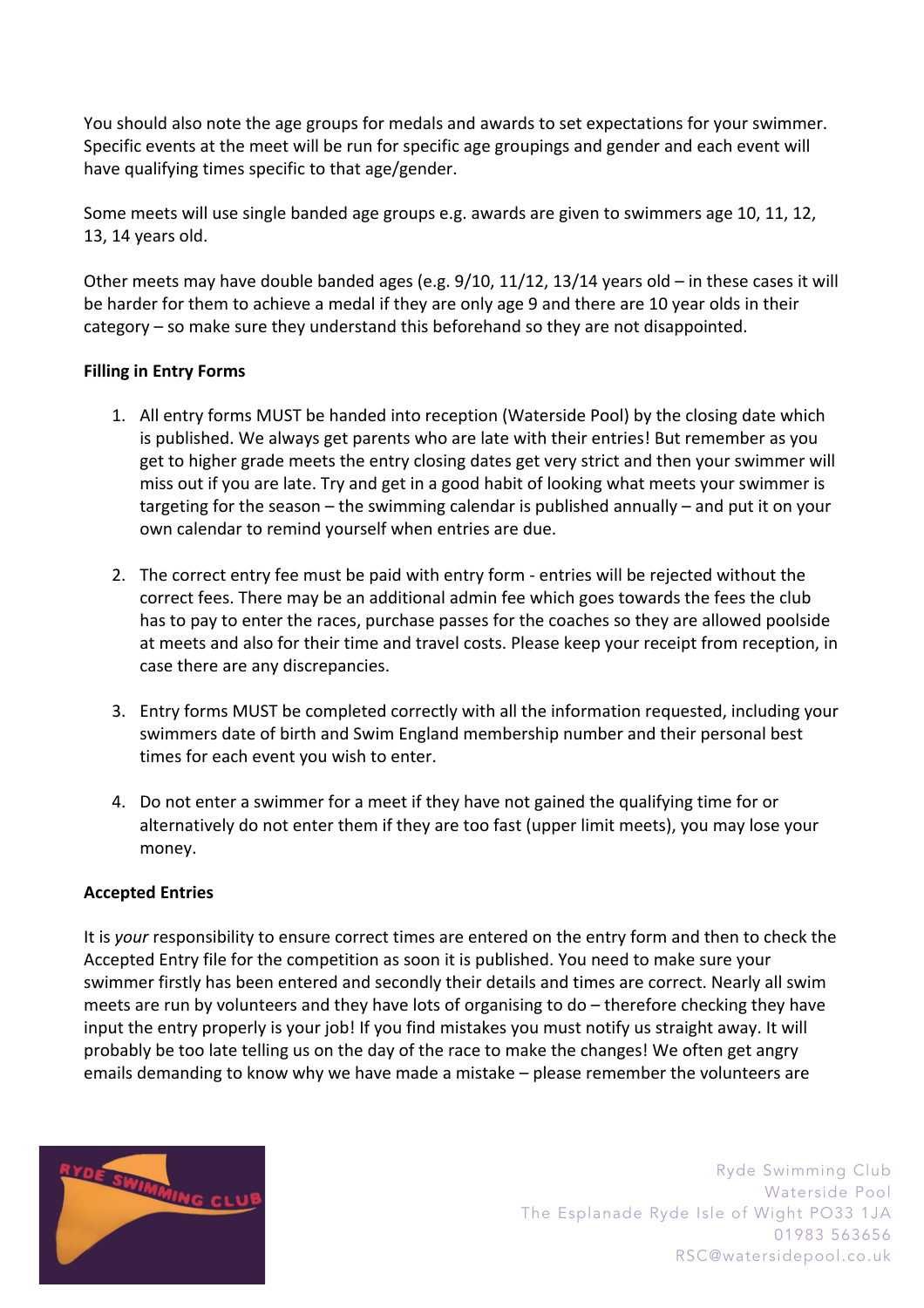doing this work for your swimmers benefit for free, so a polite email pointing out the error will suffice.

NOTE - just because you meet the qualifying times does not automatically mean your swimmer will be accepted for a meet. There may be other faster children and if the meet is full they can reject (sometimes called 'scratch') entries based on their conditions of entry and their published process to do this. ALWAYS check the Accepted Entry file published after the closure date for entries to check your swimmer has been accepted for their races. 'SCR' next to their time for any event means that they have been rejected for that event! You might find they have been rejected for most of their races, in which case you might want to decide whether it is still worthwhile going to the meet all day for one or two events – check the Programme of Events to see which sessions the races your swimmer has been accepted to see if it makes sense. If you have one event at 8.30am and the only other race they have been accepted for is at 6pm and it's a three-hour journey, you may want to rethink it.

## **Preparing for the Meet Before the meet**

Give your swimmer a sensible meal the night before they swim. They shouldn't eat anything too heavy or completely out of the norm. The best plan is to eat something simple and easy to digest, similarly for breakfast.

Make sure you know the venue and how long it will take you to get there.

Also, check online for the parking locations and whether you will need to pay and have change for it etc. Leave plenty of time spare so that your swimmer has time to change and prepare without rushing.

Check carefully the FINAL published session times. These can be subject to change from the original published times when you originally entered due to the number of entrants and how long the racing will take – check the website the day before just in case any changes have been made last minute.

Be aware that there is a "warm up" swim at the beginning of each of the day's sessions, your swimmer will be expected to swim in each of these. Note - if the boy's races are first on the programme then they will warm up first / vice versa for the girls.

If your child has special needs please send all details to your coach on email before the meet so they can make sure they are properly catered for on the day. If you feel that they will need 1-2-1 assistance poolside please let us know.

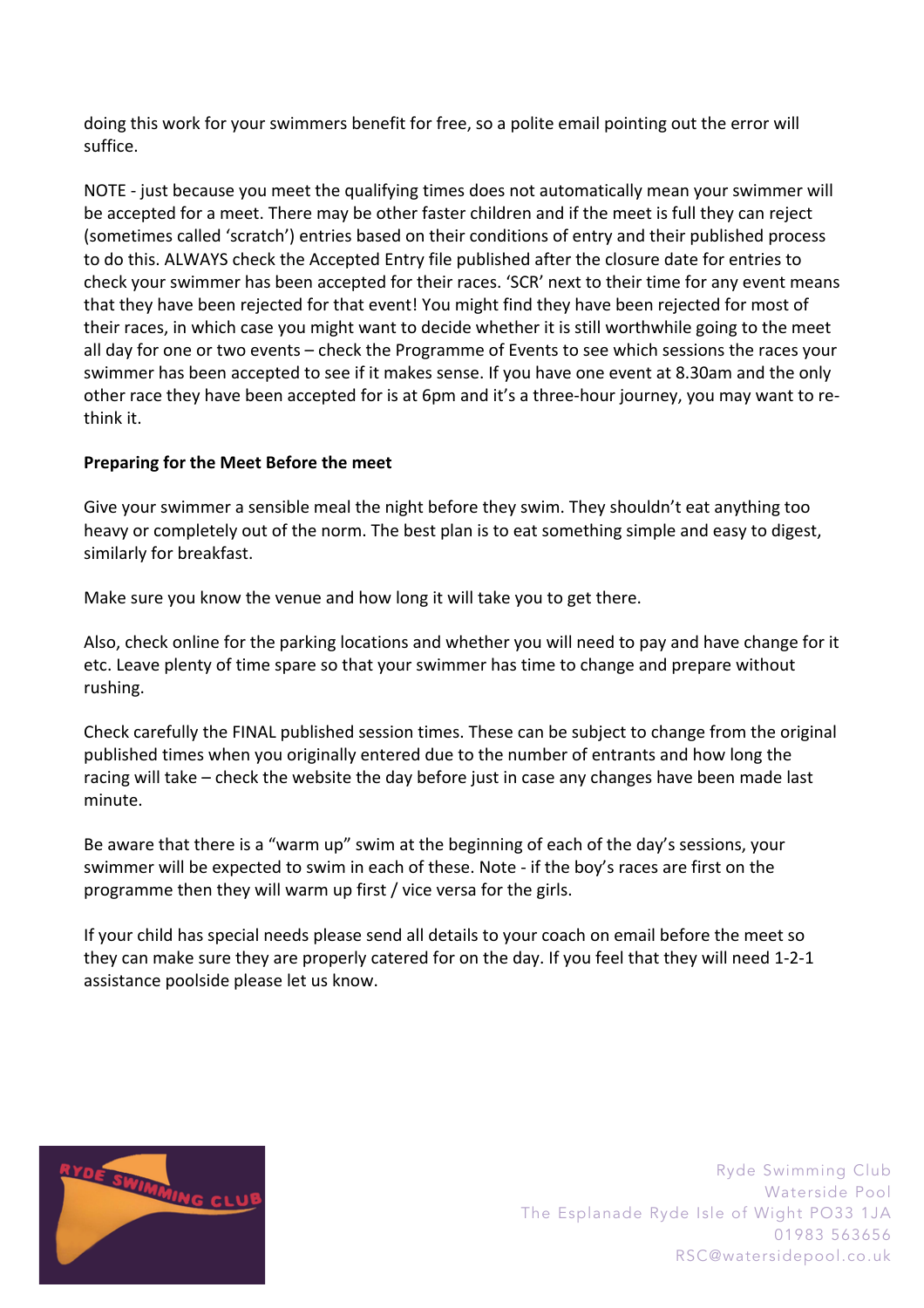## **Signing in / Out**

For some competitions you need to sign in your child when you arrive at a meet – check the Promoters Conditions to make sure you know if this is a requirement and if it is find the signing in book on arrival. If you don't your swimmer may not be able to participate.

For most competitions if your swimmer needs to withdraw from a race they will operate a signing out procedure – you must tell your coach if your swimmer isn't going to compete and they will do the signing out for you. If you do not tell your coach the club may be liable for a fine and this will be passed on to you. This is always detailed in the Promoters Conditions.

What to bring to the meet

- 1. Swimsuit, cap and goggles and then a spare of everything! Swimsuits for racing should be reasonably tight fitting (you don't want them filled with water to drag your child down) but you do not need a special racing swim suit until you are at a high level. Girls should wear a training type costume, without any frills etc. Boys should wear jammers – not shorts.
- 2. Bring two towels as they will be drying off between races and will want a dry one at the end as well for changing.
- 3. RYDS swimmers should have a RYDS club top to wear poolside at competitions. They should also bring shorts / joggers to wear whilst waiting. Make sure your swimmer also always has flip flops / poolside shoes.
- 4. Enough food and snacks appropriate for the meet length; a packed lunch with sensible options and plenty to drink. Your coach can give you guidance.
- 5. Parents you need to bring money most meets have a spectator entry fee (this varies per meet but often around £5 per day per person for a Level 3 meet). Some meets will charge for a programme as well, which is really a necessity if you want to follow the events and not miss your child's swim.
- 6. Be prepared to queue for entry to the spectator's gallery! Leave plenty of time for this!
- 7. Parents should bring some pens to record times and maybe a highlighter pen so you can find your swimmers races in the programme easily and be ready for their race.
- 8. Some meets can be uncomfortable in very hot spectator galleries and have very long waits between your swimmer's events – make sure you dress appropriately, bring things to keep you occupied and perhaps a cushion to sit on.

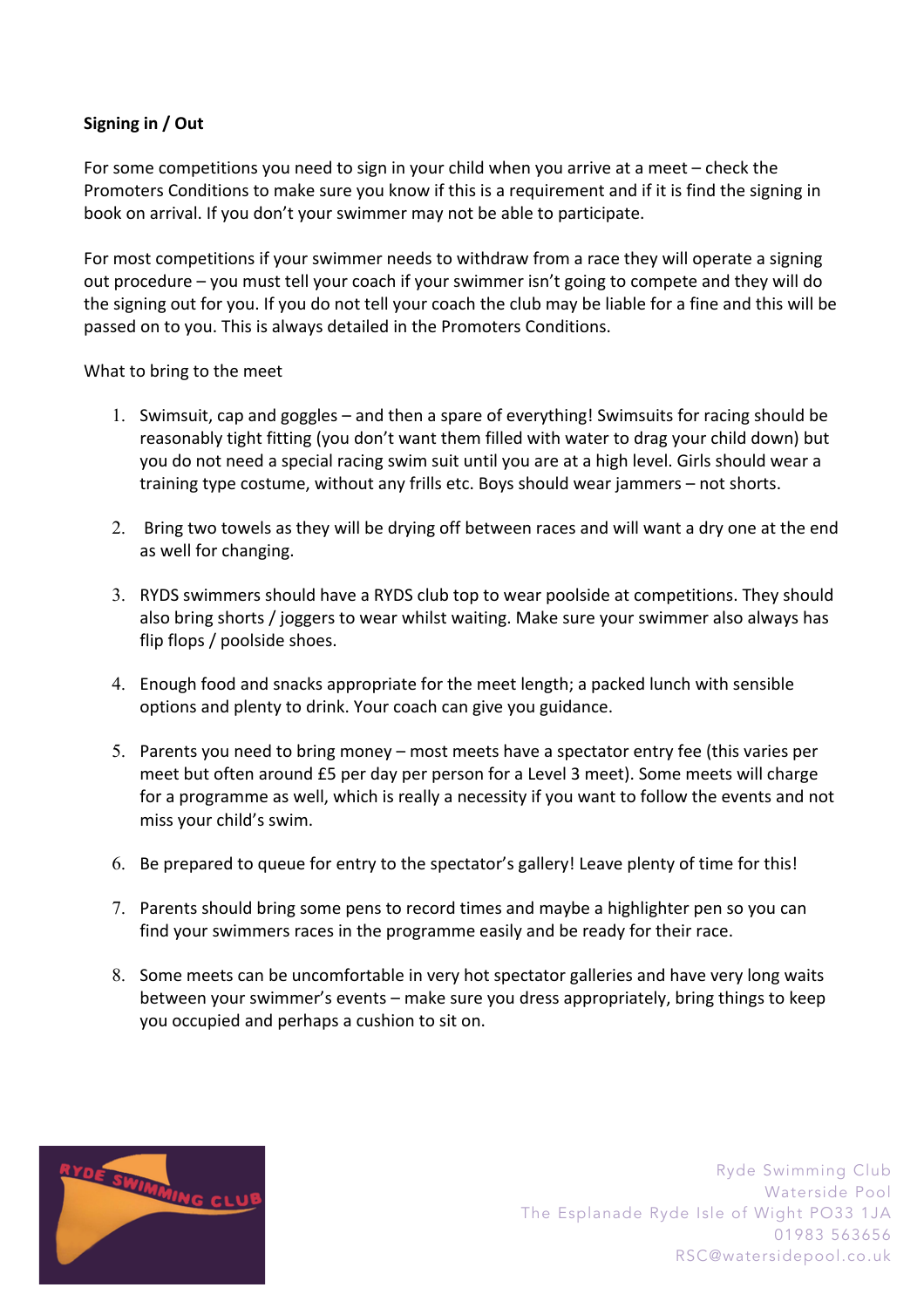## What to expect during racing

Your swimmer will be expected to find their own way to their races – at all ages! Nearly every meet there is a child who misses their race. It is very upsetting both for them and the meet organisers! It is very, very difficult to change the order of events once the racing is underway and so often if they have missed their race we cannot do anything about it.

#### **Race process**

To help make sure they don't miss their race you can make sure your swimmer, especially the younger ones, understands the process beforehand:

- Swimmers should report directly to their coach poolside on the day. They should stay with their squad poolside except for races and toilet breaks. They can leave poolside when their session/races have ended and only when they have checked with their coach.
- Parents are not allowed poolside at meets unless you have been allocated a poolside job on the helpers list, please respect this.
- Their coach will tell them which events they are swimming in and will call their name when it is time to queue up for their race.
- The swimmers will then be sent to the marshalling area (known as whipping area). If they need to go to the toilet at this time they MUST tell the marshal and they will tell them if there is enough time. If they wander off we can't just stop everything to wait for them!
- The marshals will call out the names of the swimmers and get them into order. They will then line up in the order of the lane that they will be swimming in. Make sure your swimmer listens out carefully for their name to be called – remember if their name is difficult to pronounce they might need to be extra careful.
- When it is your swimmers turn to race they will be sent to their lane behind the blocks. By this time they need to get their hat and goggles on ready.
- When your swimmers heat is ready to start, the referee will give several short whistle blasts (three or four) – that is their cue to stand behind the blocks with their hat and goggles on ready to race.
- The announcer will then announce the details of the race the Event Name and the Heat. Example this is Event Number 1 – the 50 metres freestyle, this event is swam over 10 heats and this is heat number 1. They will then hand over the race to the referee.

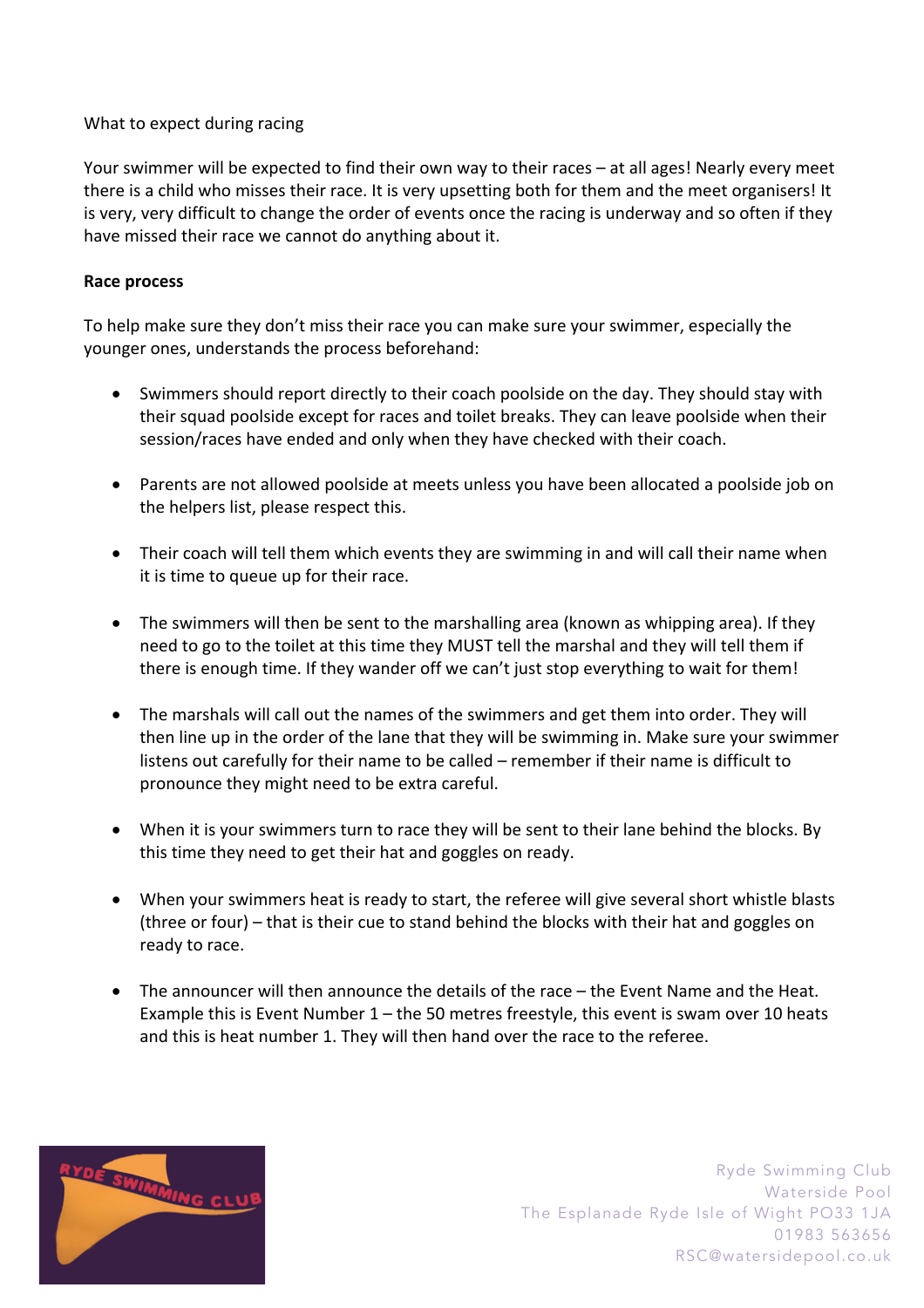- The referee will then give one long whistle blast. The swimmers then should step onto the block and get ready. If they are not diving in they should enter the water after the long whistle blast.
- The starter will then say "Take your mark" this is the time to grab the block then there is a short pause and they go at the loud beep!
- At most meets the swimmers times will appear on the score board when they have finished their race. The yellow pads in the pool are touch sensitive and they need to touch them with both hands together (except for backstroke). Sometimes the swimmer doesn't hit the pad hard enough for the time to register or the pad doesn't work. Don't worry! The timekeeper (official in white) at the end of the lane always takes back up times. When there is a discrepancy it will be checked so there is no need to panic if the time doesn't come up on the board.
- Remember races (events) are organised into heats and then swam in order of the swimmer's entry time, slowest to fastest normally. This means that swimmers that are competing with your child in their heat might not actually be in their age group – they might be older or younger. So your swimmer might win their heat against the 7 other children they were racing against in the water, but not actually win a medal. You will need to check the published results to know where they have come overall in the race in their age category (see also the section on age up dates).
- After each race the swimmer should return to their squad, where the coach may provide feedback or support. The swimmer should towel down and put on their club top.
- Results at most meets the results will be published in the spectator area soon after the event. Some competitions use a mobile app called Meet Mobile which publishes live the results of the races. This has a small annual subscription fee but is very useful.

## **When things go wrong – they often do!**

- Keep calm!
- If they miss their race it isn't the end of the world! Please put it in perspective if this happens, there will be lots and lots of other opportunities. Remember the marshals are volunteers and are other kid's parents who might be new to this too – please treat them kindly even if they make a mistake.
- It is a fact of life that swimmers may well be disqualified (DQ) when racing. Like all sports, competitive swimming has its own set of strict technical rules which are there to make sure that races are run completely fairly. Whilst it is obviously upsetting when DQs happen the club has to get the swimmers used to these rules from the start.